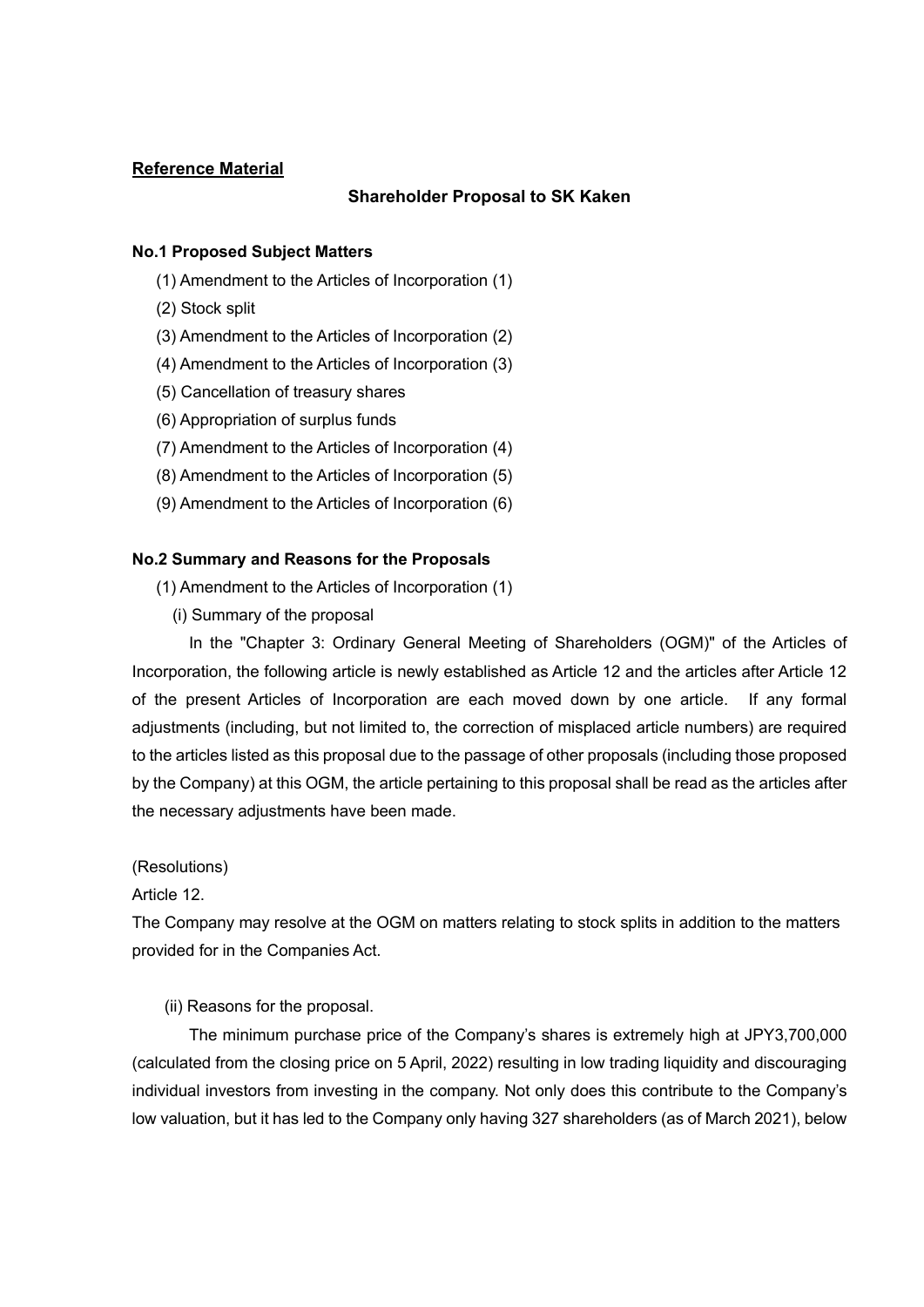the 400 shareholder threshold for listing on the standard section of the Tokyo Stock Exchange ("TSE").

Furthermore, the Japanese Stock Exchange Conference and TSE have requested that the minimum purchase value of listed shares should be more than JPY50,000 and less than JPY500,000. 95% of TSE listed companies had a minimum purchase price of less than JPY500,000 (as of 5 April, 2022).

To improve the Company's liquidity, valuation and ensure that it can remain listed on the TSE, the Company should undertake a stock split by which one common share is split into 10 shares. This will decrease the minimum purchase price allowing more investors to purchase the Company's shares.

The Proposer, therefore, makes the proposal to change the Articles of Incorporation as described in "Summary of the proposals" so that the general meeting of shareholders may resolve the matters concerning the share split.

#### (2) Stock split

(i) Summary of the proposal.

 Subject to the approval of the proposals "(1) Amendment to the Articles of Incorporation (1)" and "(3) Amendment to the Articles of Incorporation (2)", the following stock split shall be carried out in respect of the Company's ordinary shares.

(a) Split ratio

10 shares for each share

- (b) Record date for split Three weeks after the business day following the date of this Annual General Meeting of **Shareholders**
- (c) The date of which the stock split becomes effective Four weeks after the business day following the date of the Ordinary General Meeting of **Shareholders**
- (ii) Reasons for the proposal

 A stock split is proposed for the reasons stated in the agenda item "(1) Amendment to the Articles of Incorporation (1)".

- (3) Amendment to the Articles of Incorporation (2)
	- (i) Summary of the proposal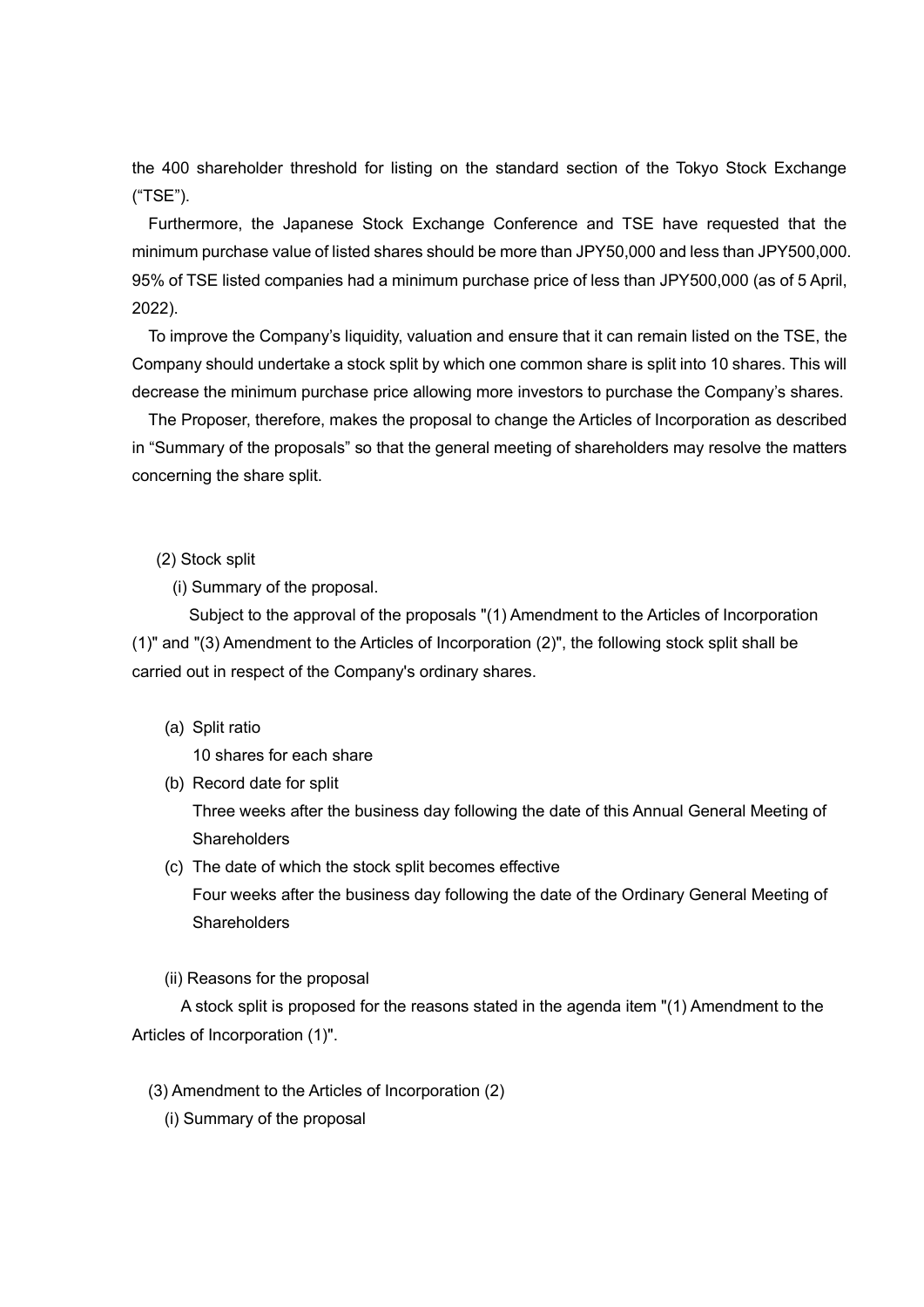Subject to the approval of the proposals "(1) Amendment to the Articles of Incorporation (1)" and "(2) Stock split" and the stock split in the proposal "(2) Stock split" taking effect, Article 5 of the Articles of Incorporation shall be amended as follows.

(Total number of shares authorized to be issued)

Article 5.

The total number of shares authorized to be issued by the Company shall be 96 million.

(ii) Reasons for the proposal.

 To increase the total number of shares authorized for issue as stipulated in Article 5 (Total number of shares authorized for issue) of the current Articles of Incorporation in connection with the stock split described in the agenda item "(1) Amendment to the Articles of Incorporation".

(4) Amendment to the Articles of Incorporation (3)

(i) Summary of the proposal.

 In the chapter "Chapter 3: Ordinary General Meeting of Shareholders" of the Articles of Incorporation, the following article is newly established as Article 12 and the articles after Article 12 of the present Articles of Incorporation are each moved down by one article. In addition, if any formal adjustments (including, but not limited to, the correction of misplaced article numbers) are required to the articles listed as this proposal due to the passage of other proposals (including those proposed by the Company) at this OGM, the article pertaining to this proposal shall be read as the articles after the necessary adjustments have been made.

(Resolutions)

Article 12.

The Company may resolve at the OGM on matters relating to the cancellation of treasury shares, in addition to the matters provided for in the Companies Act.

(ii) Reasons for the proposal.

 The Company held 438,469 treasury shares (as of 31 December 2021) which equates to approximately 14.0% of the total outstanding shares. Among the c.3,800 companies on the Tokyo Stock Exchange, only 207 companies have more treasury shares as a % of total shares, and the average company has only 3.8%. The percentage of shares held as a treasury by the Company is excessively large.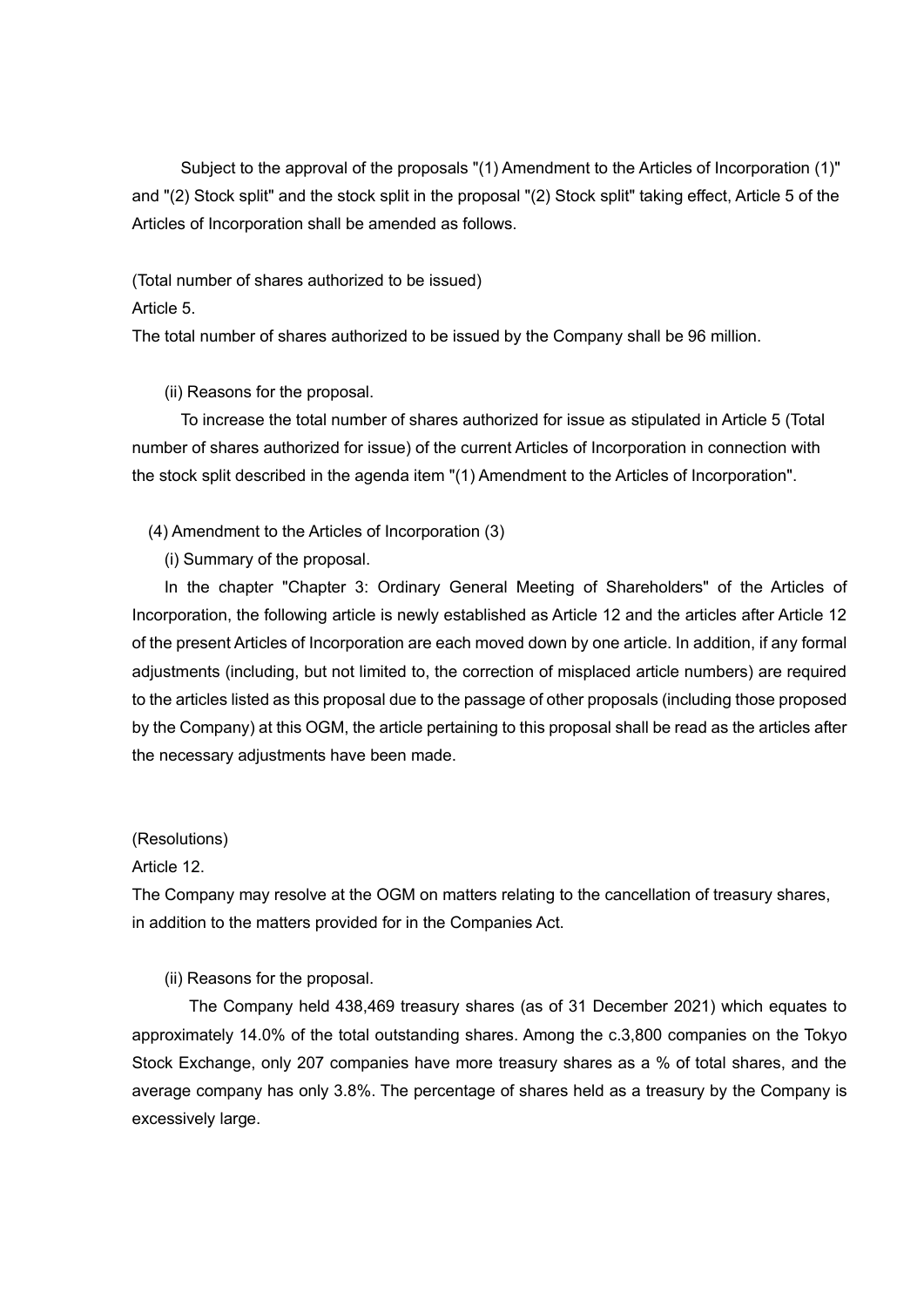The Company has put forward no reason for holding so many treasury shares, and shareholders are exposed to the risk of these treasury shares being reissued and the value of their shares being diluted.

 To eliminate such risk and for investors to recognize the true value of the Company's shares, the Company should cancel 394,560 treasury shares which equate to approximately 90% of the total treasury shares. The cancellation of treasury shares will contribute to enhancing the corporate value of the Company with no adverse effect.

 Therefore, the Proposer proposes to amend the Articles of Incorporation as described in "Summary of the proposal" above so that the matters related to the cancellation of treasury shares can be resolved at the general meeting of shareholders.

- (5) Cancellation of treasury shares
	- (i) Summary of the Proposal.

 Subject to the proposal "(4) Partial amendment to the Articles of Incorporation (3)" being approved, 394,560 treasury shares held by the Company will be cancelled. In addition, if any adjustment (including, but not limited to, an adjustment based on a share split) to the number of shares stated in this proposal is necessary as a result of the passage of any other proposal (including a proposal based on a company proposal) at this Ordinary General Meeting of Shareholders, the number of shares stated in this proposal shall be read after the necessary adjustment.

# (ii) Reasons for the proposal

 For the reasons stated in the proposal item (4) Amendment to the Articles of Incorporation (3), the Proposer proposes the cancellation of treasury shares.

#### (6) Appropriation of surplus funds

(i) Summary of the proposal.

The surplus shall be appropriated as follows.

(a) Type of dividend property

Cash

(b) Dividend per share

 800 per share of the Company's common stock, less the amount of surplus dividend per share of the Company's common stock proposed by the Board of Directors to this OGM and approved by the same meeting (or 800 per share of the Company's common stock if the Board of Directors does not propose an appropriation of surplus at the same meeting).

(c) Matters relating to the allocation of dividend assets and the total amount of such assets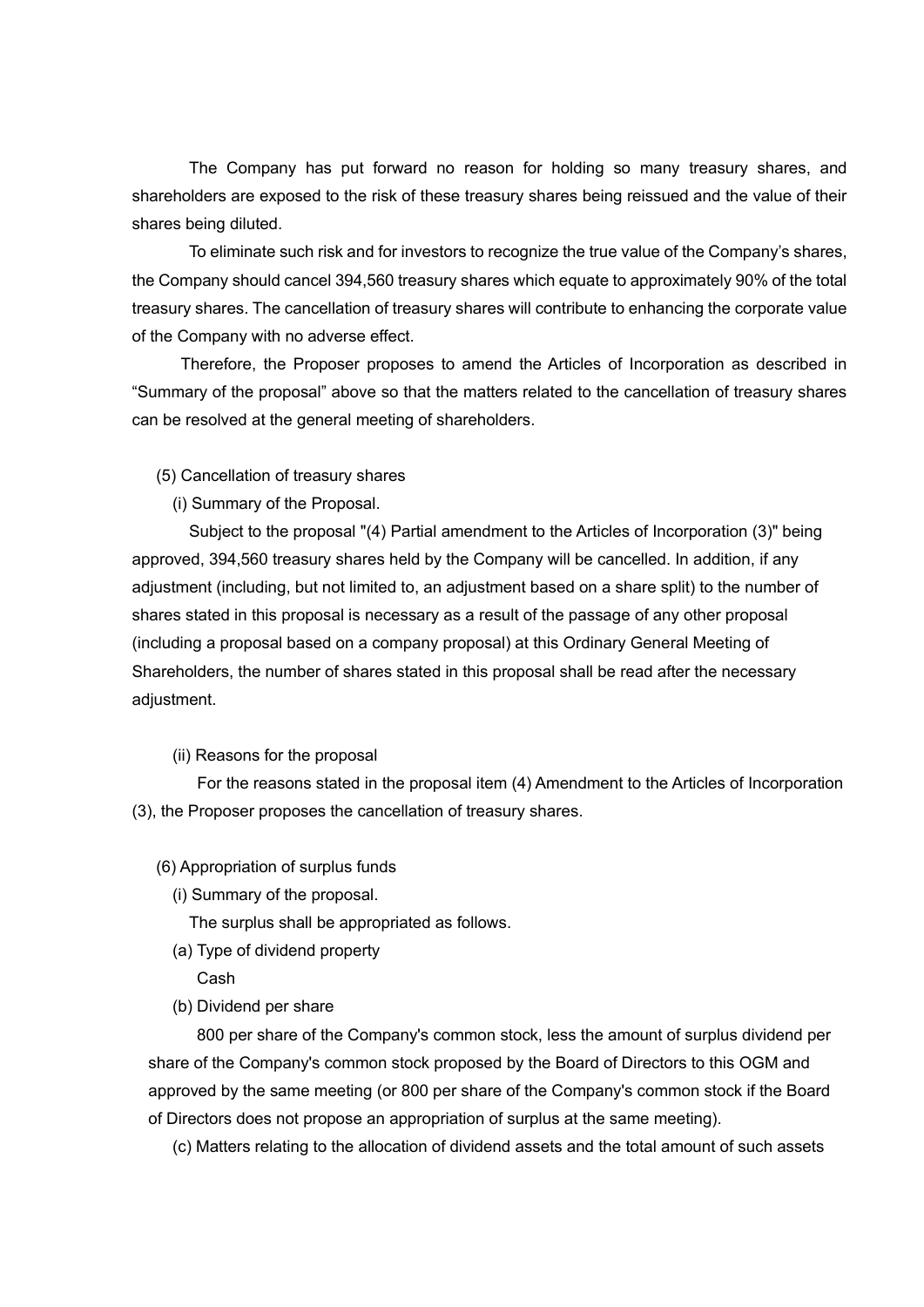The dividend amount per ordinary share as the Company's year-end dividend for the year ending 31 March 2022, as per (a) above (the total dividend amount is calculated by multiplying the dividend amount per share by the total number of ordinary shares issued by the Company (excluding treasury shares) as of 31 December 2021).

- (d) the date on which the distribution of surplus becomes effective. The date on which this OGM is held
- (e) Commencement date of dividend payments Three weeks after this OGM
- (ii) Reasons for the proposal.

 The Company's cash and cash equivalents have increased every year for the past 20 years. Even in times of economic difficulty, the Company has not needed to rely on its cash pile. Between 31-Mar-2020 and 31-Dec-2021, amidst a global pandemic, the Company's cash increased by 12%. While the Proposer is supportive of the Company having a secure financial base, stockpiling almost 70% of balance sheet assets in cash (as of 31-Dec-2021) defies reason. The Company's high cash balance has been caused by the Company's low priority on shareholder returns. Over the past five years, the Company has paid out only 14% of its profits through dividends, compared to Nippon Paint's and Kansai Paint's 35% and 38% respectively.

 As the return on cash is far below the cost of capital, the Company holds most of its assets in cash, which reduces its ROE and damages shareholder value. The Company does not disclose its capital policy or the reasons for holding approximately 70% of its assets in cash.

 In order to correct inefficiencies and ensure adequate shareholder returns, it is proposed to set the dividend payout ratio at 30% and to pay a dividend of 800 yen for the year ending 31 March 2022 (total dividend of 2,157 million yen (see Dec 2021)).

- (7) Amendment to the Articles of Incorporation (4)
	- (i) Summary of the proposal

 Paragraph 1 of Article 20 (Term of office of directors) of the Articles of Incorporation is amended as follows. In addition, if any formal adjustments (including, but not limited to, the correction of misplaced article numbers) are required to the articles listed as this proposal due to the passage of other proposals (including those proposed by the Company) at this OGM, the article pertaining to this proposal shall be read as the articles after the necessary adjustments have been made.

The tenure of directors shall expire at the conclusion of the OGM relating to the last of the fiscal years ending within one year after their election.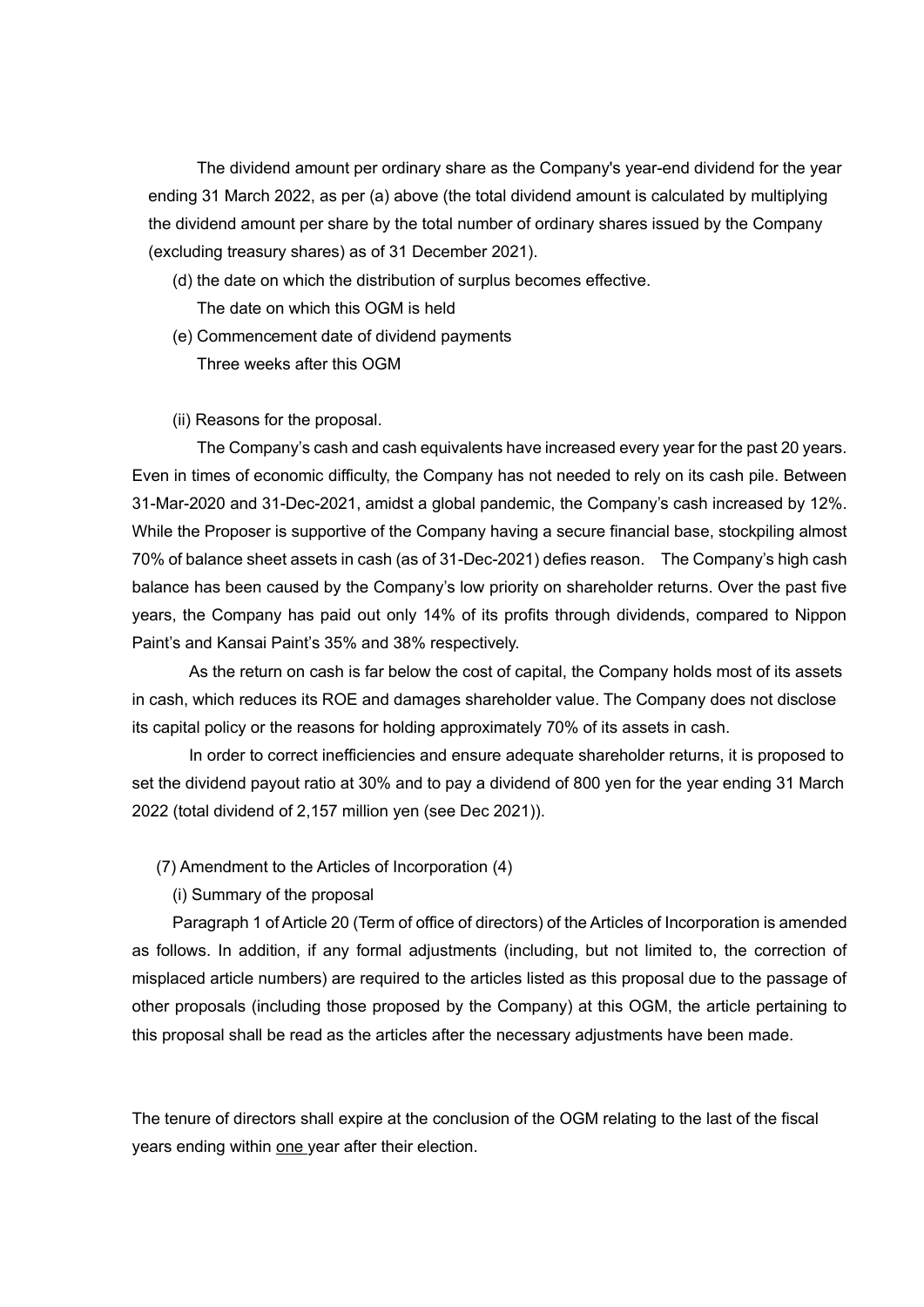(ii) Reasons for the proposal.

 Against a background of increased awareness of the need to strengthen corporate governance, companies have been reducing the director terms from two to one year. 74% of all listed companies on the Tokyo Stock Exchange ("TSE") in 2020 had one-year director terms, compared to 58% six years earlier (estimated from the TSE Listed Companies Corporate Governance White Paper 2017 and 2021). One year director terms allow shareholders to express their views at more frequent intervals fostering improved dialogue and accountability.

 Amongst a myriad of various corporate governance failings, the Company adopts a system of two-year director terms. The Proposer proposes, therefore, that to allow for shareholders to voice their opinions more frequently, the term of office of directors is shortened from the current two years to one year.

- (8) Amendment to the Articles of Incorporation (5)
	- (i) Summary of the Proposal

 Article 18 (Number of directors) of the Articles of Incorporation is amended as follows. In addition, if any formal adjustments (including, but not limited to, the correction of misplaced article numbers) to the articles listed as this proposal are necessary as a result of the passage of other proposals (including those proposed by the Company) at this OGM, the articles listed as this proposal shall be amended accordingly.

The Company shall have no more than 10 directors, at least two of whom shall be independent outside directors.

(ii) Reasons for the proposal.

 In the Corporate Governance Code, the issue of board independence is frequently emphasized. For companies that have a controlling shareholder the Corporate Governance Code stipulates that at least one-third of directors should be independent and for Standard Section listed companies even without a controlling shareholder, there should be at least two independent directors. According to the Tokyo Stock Exchange 2021 Corporate Governance White Paper, 85% of all companies had at least two independent directors

 The Company is heavily intertwined with its controlling shareholder. The Chairman, President and one other director are related to the controlling shareholder. Furthermore, the Board of Directors is comprised of only one outside director. Based on this fact, minority shareholders of the Company are exposed to the risk of being treated unfairly.